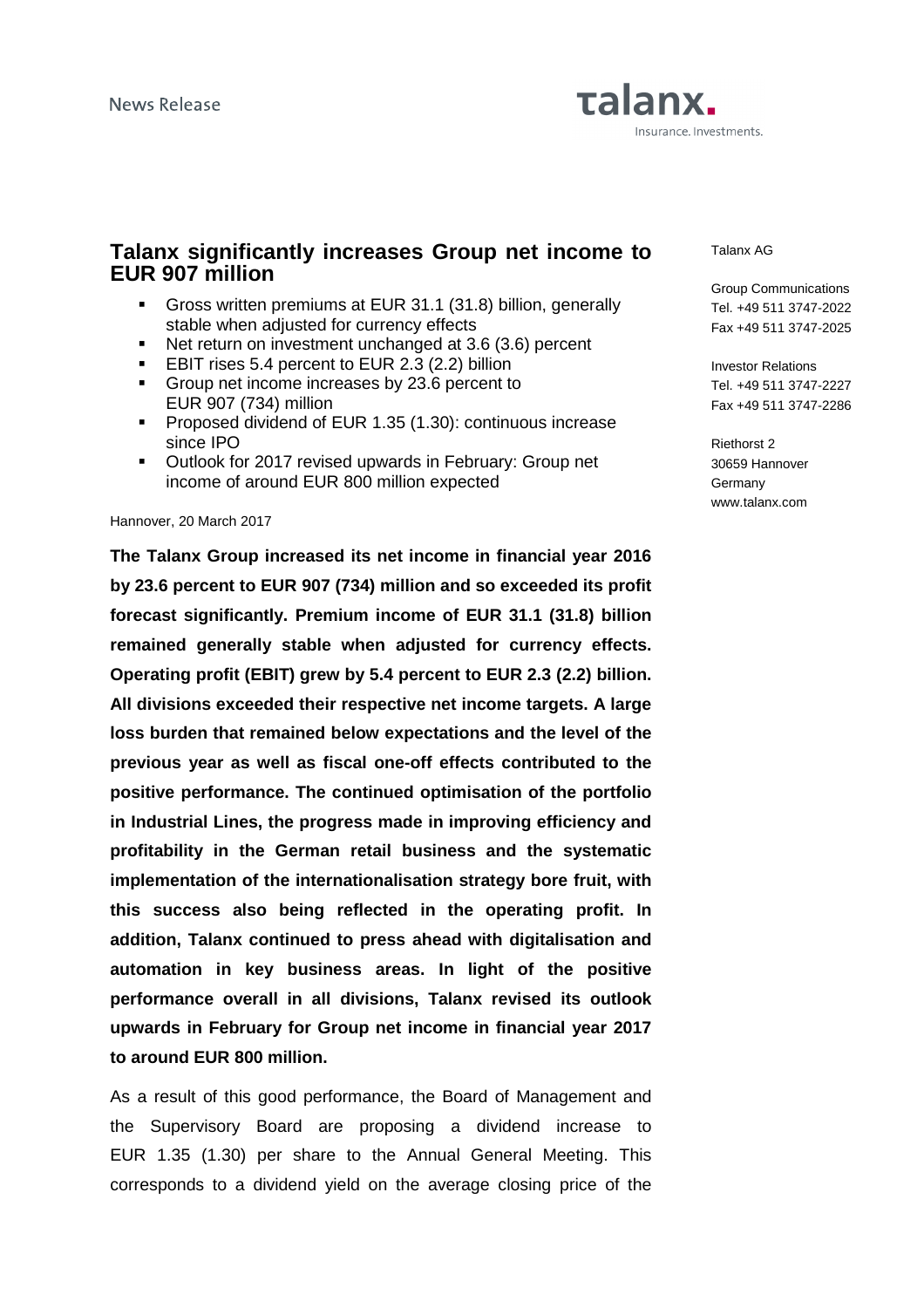

Talanx share in the financial year just ended of 4.8 (2015: 4.6) percent and a continuation of a consistent dividend policy. This means that, since the IPO in December 2012, the dividend has steadily risen from EUR 1.05 by 30 cents or 29 percent.

"We achieved the very good Group net income in a market environment that remained challenging for all divisions'" said Herbert K. Haas, Chairman of the Board of Management of Talanx AG. "The period of low interest rates is continuing and geopolitical challenges such as Brexit are adding to the conditions in the underwriting market. It is all the more pleasing that all divisions exceeded their expected result too and thus contributed to the best Group net income yet in the company's history," said Herbert K. Haas. "Our aim of generating more than 50 percent of premiums in primary insurance abroad by 2018 was almost achieved in 2016, at 49 (2015: 47) percent. The trend shows that the internationalisation and diversification strategy being pursued is having sustainable success."

The Talanx Group also made visible progress towards another objective: primary insurance generated more than 40 (2015: 33) percent of EBIT after minority interests. It is intended that by 2021 EBIT will be generated from primary insurance and Reinsurance equally.

The net burden of large losses across the Group remained at EUR 883 (922) million, thus below the large loss budget of EUR 1,125 million and below the previous year. Large losses worth EUR 257 (349) million were attributed to primary insurance, whereas Reinsurance was burdened with EUR 627 (573) million. The largest losses were the wild fires in Canada in the second quarter, representing a Group-wide burden of EUR 128 million. The combined ratio of the Talanx Group improved by 0.3 percentage points to 95.7 (96.0) percent despite yet more underwriting expenses for the reorganisation of the German retail business. Net investment income rose by 2.3 percent to EUR 4.0 (3.9) billion. Net return on investment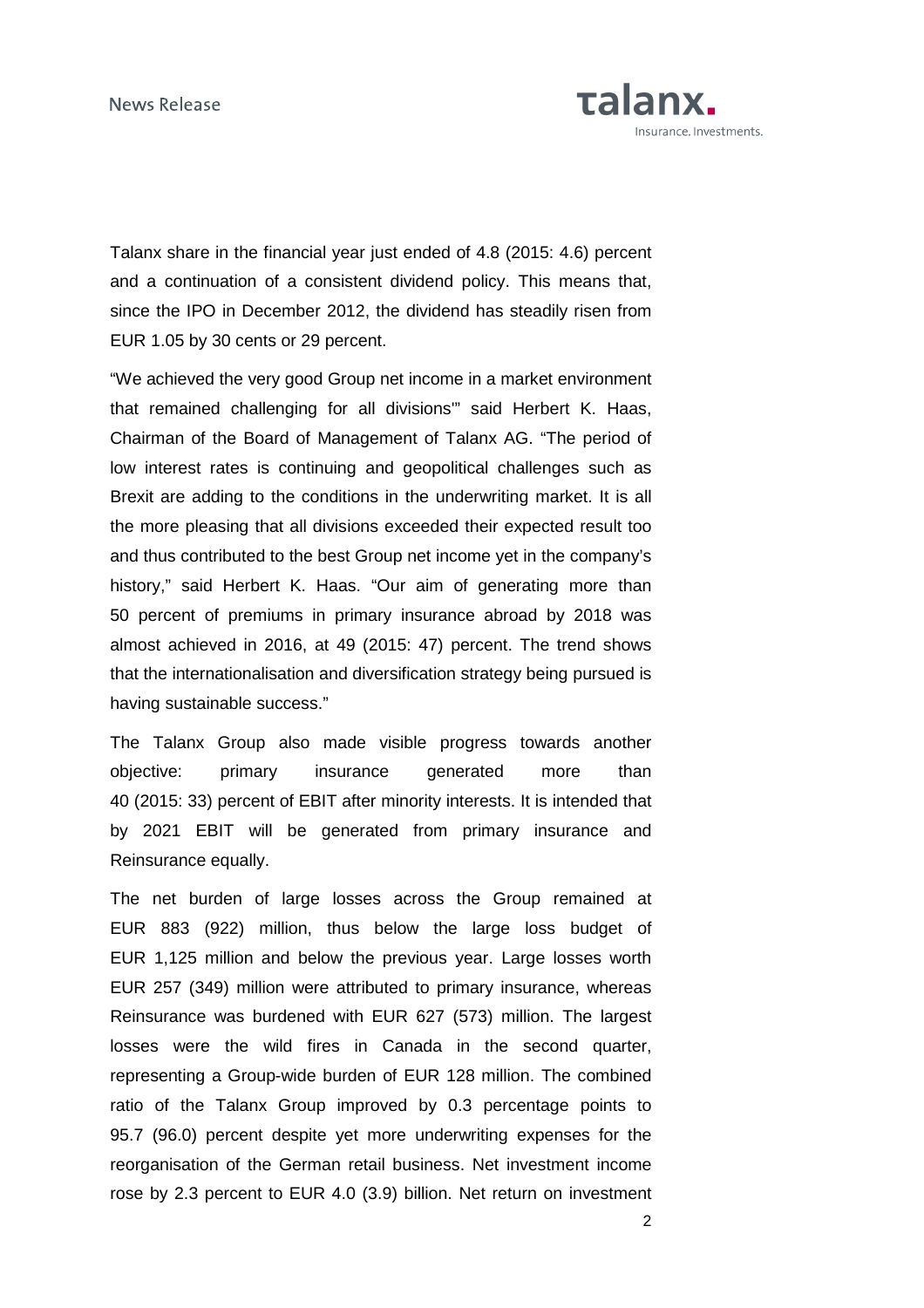News Release



remained unchanged at 3.6 (3.6) percent in a period of historically extremely low interest rates. It benefited from disposal gains from investments for the German life insurance business to finance the Zinszusatzreserve. Exchange-rate fluctuations led to a lower, but still positive, currency result of EUR 47 (139) million compared with the previous year.

At 10.4 (9.0) percent return on equity was significantly above that of the previous year and above the outlook for 2016 of more than 8.5 percent. The Solvency II ratio was 160 percent at Group level as at the reference date of 30 September 2016, despite special circumstances during the quarter impacting negatively and should have increased noticeably by the end of 2016.

#### Fourth quarter: strong profitability

The Group's gross written premiums amounted to EUR 7.4 (7.4) billion in the fourth quarter of 2016. The combined ratio improved to 93.1 (93.3) percent. Net investment income rose Group-wide by 10.5 percent to EUR 1.0 (0.9) billion. EBIT stood at EUR 649 (675) million. Group net income rose by 10.2 percent to EUR 271 (246) million.

#### **Industrial Lines: greatly improved combined ratio**

Premium income remained more or less stable year-on-year at EUR 4.3 (4.3) billion despite portfolio optimisation measures. This was due to further growth in the foreign target markets. The retention rate increased in line with strategy to 53.4 (51.8) percent. The development of the combined ratio was also pleasing. At 96.8 (99.2) percent this was within the target range of 96 percent and has continually improved since 2014 (103.0 percent). The effects of the portfolio optimisation were felt in particular here as the loss burden in the restructured subportfolio in property insurance business was reduced by almost 20 percent in 2016. As a result, the underwriting result increased to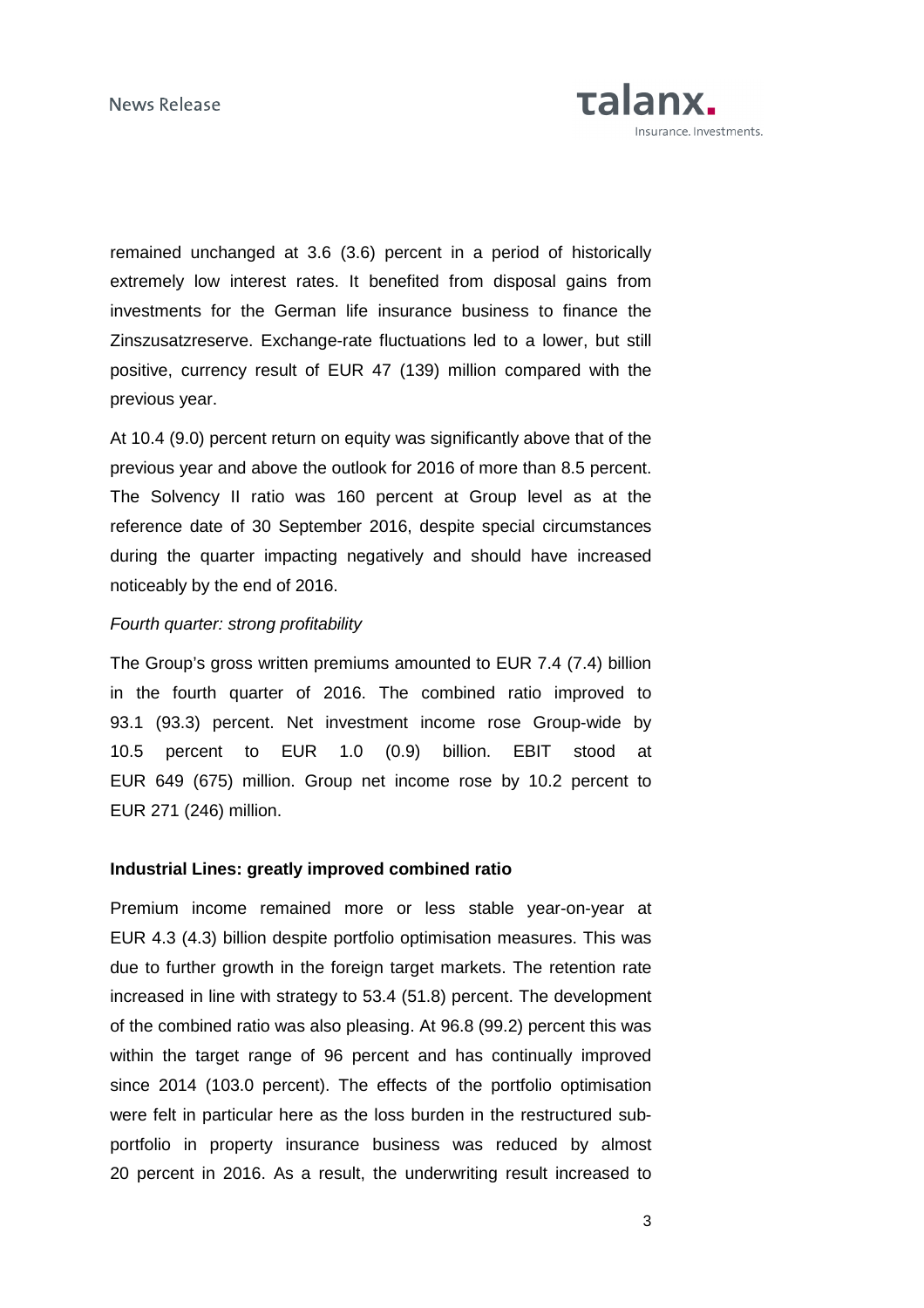

EUR 73 million following the previous year's EUR 18 million. The net investment income that had been impacted the previous year by amortisation and write-downs, for example relating to Heta, rose by 17.5 percent to EUR 242 (206) million despite a period of low interest rates. EBIT improved considerably to EUR 296 (208) million. The division's Group net income increased to EUR 236 (127) million.

In order to generate further growth and stabilise the portfolio, the customer-oriented mid-market strategy is being continued systematically. In 2016, regional offices were opened in Glasgow, Lyon and Genoa. The division is also focusing on digitalisation and automation in order to improve the quality of service and provide seamless interfaces for customers and partners as well as guarantee a high level of transparency.

#### Fourth quarter: EBIT up to EUR 91 million

In the fourth quarter, gross written premiums in the division increased slightly to EUR 876 (862) million. The underwriting result rose to EUR 40 (22) million. The combined ratio amounted to 93.5 (96.6) percent. Net investment income also increased year-onyear to EUR 76 (48) million. EBIT increased to EUR 91 (55) million and Group net income to EUR 104 (24) million.

## **Retail Germany: contribution to Group net income well above previous year's**

The performance of the Retail Germany Division was pleasing overall. The operating profit (EBIT) rose to EUR 90 (3) million in financial year 2016. The Group net income also increased to EUR 68 (-76) million.

The KuRS modernisation programme, which the Group is conducting until 2021 in order to extensively automate processes and adapt customer interfaces to users' needs, was continued during the past year. A significant milestone was achieved with the signing of the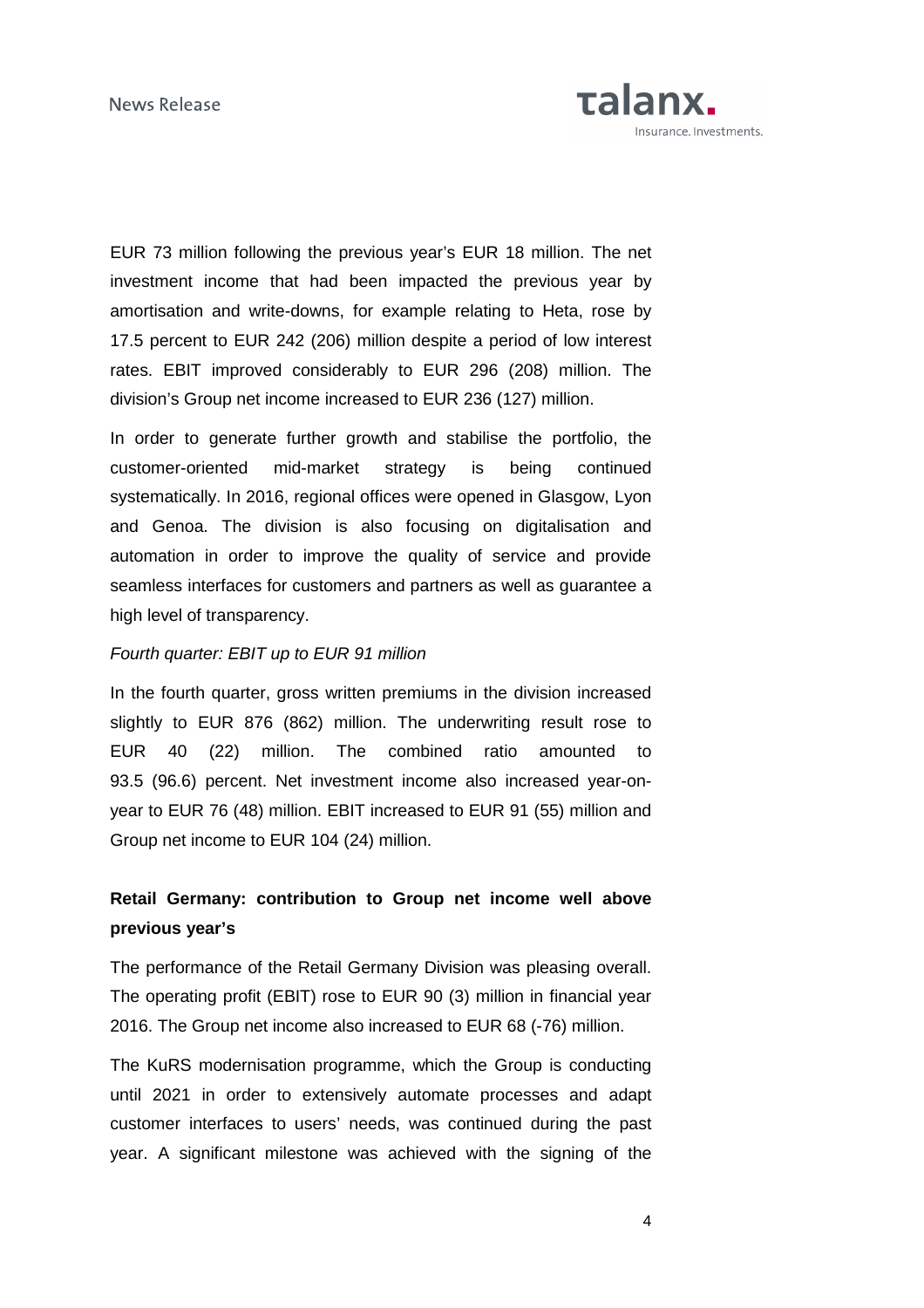

partial reconciliation agreements negotiated by employees' representatives in relation to the necessary job cuts.

#### Property/Casualty Insurance segment: stable premium income

In the Property/Casualty Insurance segment premium income was stable year-on-year at EUR 1.5 (1.5) billion. The combined ratio increased by 4.0 percentage points to 103.3 (99.3) percent. Adjusted for investment through the KuRS modernisation programme, the combined ratio came to 99.9 percent and was thus below 100 percent. There were already indications in the third quarter of 2016 of this trend and these were confirmed in the fourth quarter. The underwriting result fell to EUR -44 (10) million. In terms of EBIT, the segment accordingly posted a decline to EUR -2 (51) million. The primary cause of this was investments made through the modernisation programme, which is nevertheless already making a positive impact: for instance following the implementation of the digital motor channel more than 30,000 applications were submitted online between October 2016 and the end of the year. As at the reference date of 1 January 2017 some 50,000 applications had been made in total online.

#### Fourth quarter: premium income up 7.7 percent

In the fourth quarter, premium income grew to EUR 237 (220) million. The underwriting result fell to EUR -12 (22) million. Net investment income declined to EUR 19 (34) million. EBIT rose to EUR 7 (-10) million.

## Life Insurance segment: strategic realignment in new business towards capital-efficient products

In the Life Insurance segment, gross written premiums declined by 7.3 percent to EUR 4.8 (5.2) billion due to the planned reduction of the single premium business. Consequently, new business in life insurance products also declined – measured in APE (Annual Premium Equivalent) – at EUR 417 (455) million. Almost two-thirds of new business was generated with the sale of capital-efficient and biometric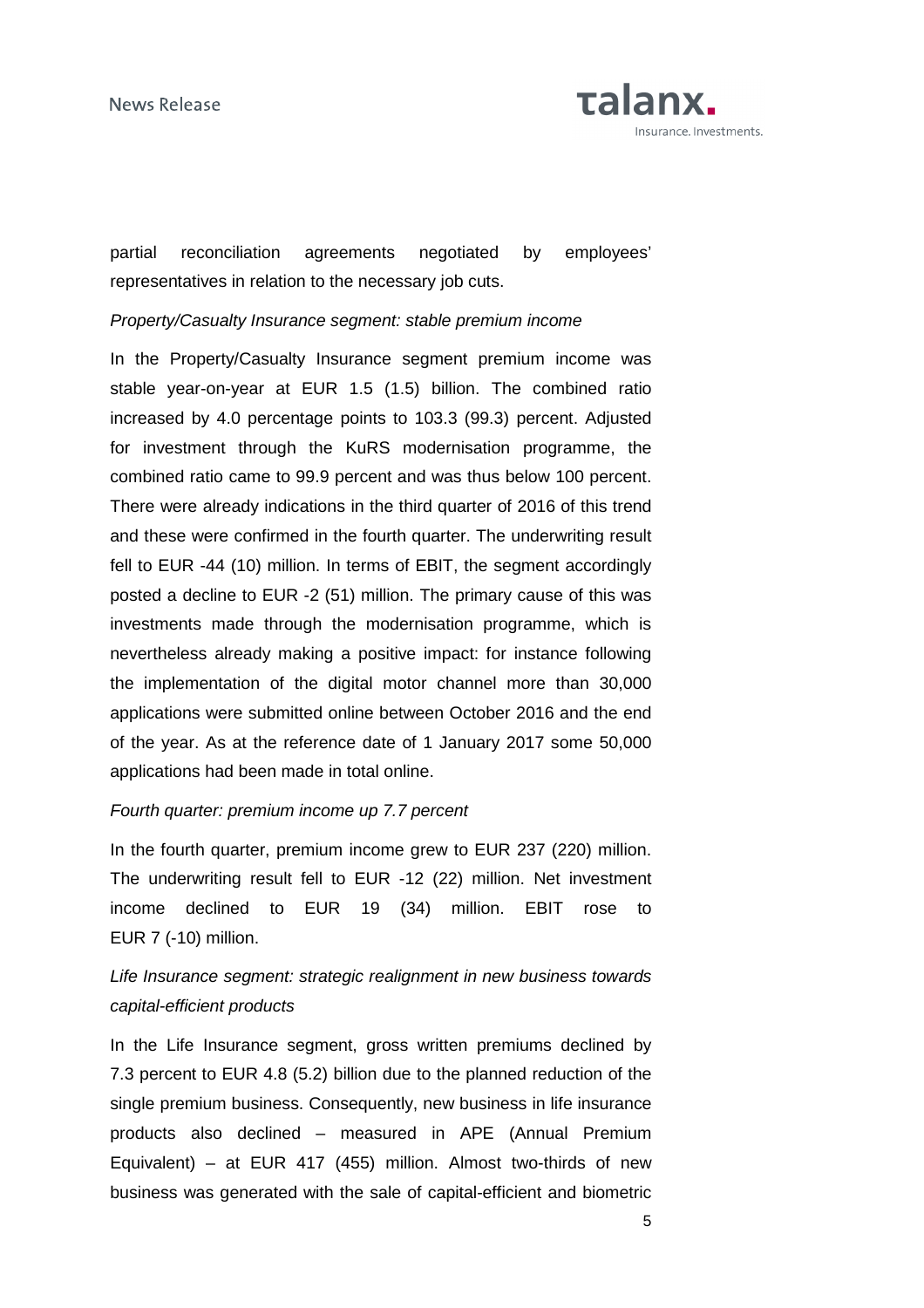

products. This shows that the strategic realignment of the life insurance business in the Talanx Group is heading in the right direction. The underwriting result decreased to EUR -1.7 (-1.5) billion due to the higher participation of policyholders in the net investment income. In terms of the net investment income, which increased by 11.1 percent to EUR 1.8 (1.6) billion, the impact of the allocations to the Zinszusatzreserve (ZZR), realised primarily through extraordinary investment income, continued to be felt. In 2016, the allocations amounted to EUR 713 (2015: 493) million, increasing the total volume of the ZZR to EUR 2.3 billion. EBIT improved to EUR 92 (-48) million, due in particular to the fact the full goodwill impairment recorded in the previous year no longer appeared.

#### Fourth quarter: premium income remains stable

In the fourth quarter, the premium income remained more or less stable at EUR 1.3 (1.3) billion. The underwriting result fell to EUR -450 (-284) million. Net investment income rose to EUR 468 (347) million. EBIT declined to EUR 13 (29) million.

#### **Retail International: strong premium growth in local currencies**

Overall premium income increased year-on-year by 5.9 percent to EUR 4.9 (4.6) billion. Adjusted for currency effects, growth even reached 10.2 percent (Latin America: +5.7 percent; Europe: +12.9 percent). The combined ratio remained almost unchanged at 96.5 (96.3) percent. This meant that it was possible to almost fully offset the higher costs for motor vehicle spare parts caused by persistent inflation and currency effects as well as the further increased number of car thefts in Brazil. The underwriting result rose to EUR 9 (-7) million. Net investment income declined by 5.6 percent to EUR 319 (338) million. This was primarily caused by the falling interest rates in Poland and Italy in particular. EBIT was recorded at almost the same level as the previous year, at EUR 212 (217) million. It was sustained by the rise in the Latin America region, but this was not able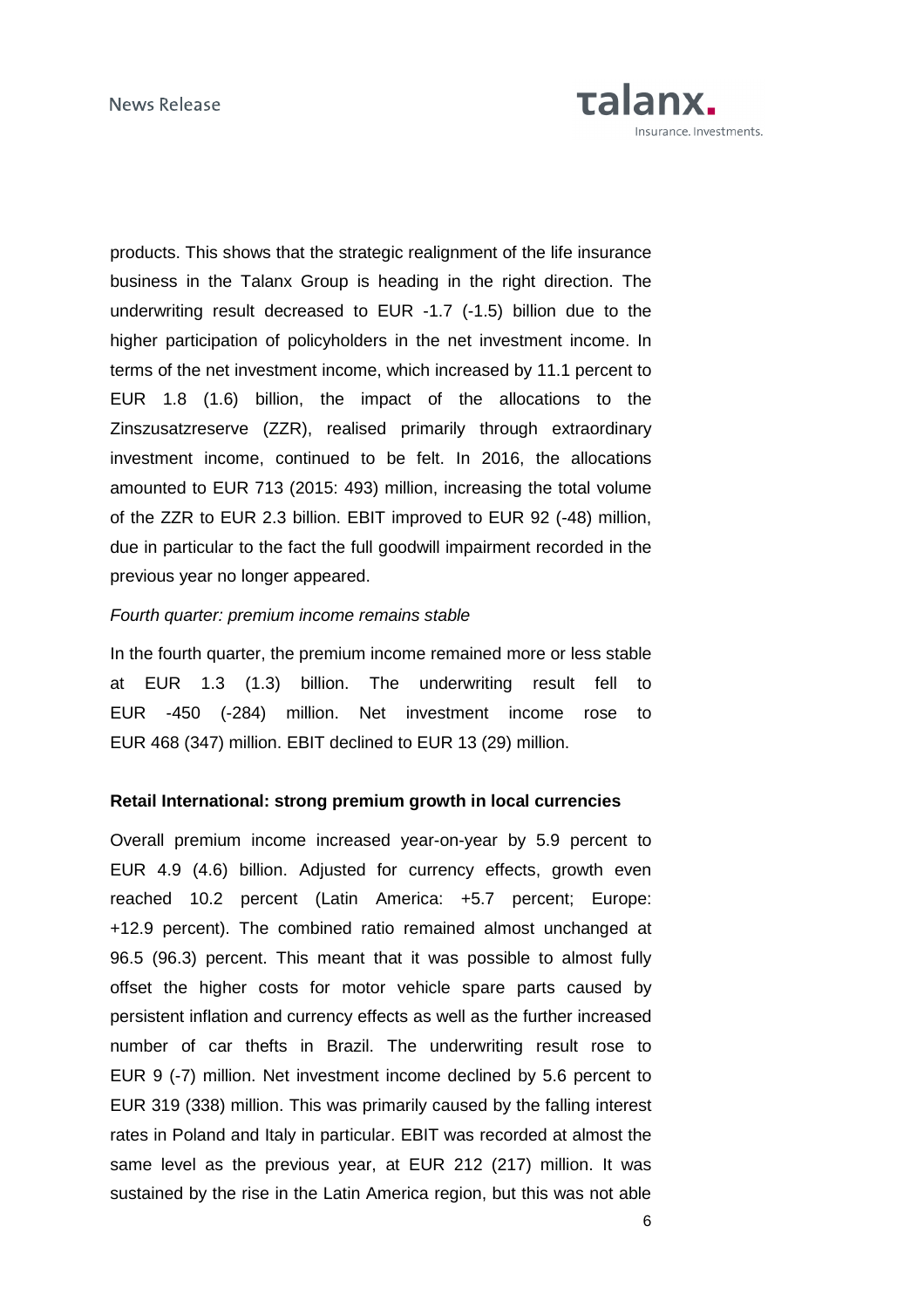

to fully offset the decline in Europe, due primarily to the asset tax in Poland. Adjusted for the impact of negative exchange-rate effects on the conversion of foreign currency results to euros (EUR -10 million) and the asset tax in Poland (EUR -22 million) the operating profit (EBIT) would have increased by 12.5 percent. The Group net income fell by 16.9 percent to EUR 123 (148) million, due to a positive fiscal one-off effect in the previous year from the acquisition of the Magallanes Group in Chile.

#### Fourth quarter: EBIT grows to EUR 49 million

In the fourth quarter, premium income increased slightly to EUR 1.2 (1.2) billion. The underwriting result rose to EUR 13 (-8) million. Net investment income declined to EUR 75 (88) million. EBIT increased slightly to EUR 49 (43) million, while Group net income decreased to EUR 26 (42) million.

#### **Reinsurance: robust contribution to Group net income**

In the Reinsurance Division the operating profit (EBIT) fell to EUR 1.7 (1.8) billion. Group net income decreased slightly year-on-year to EUR 595 (606) million.

## Property/Casualty Reinsurance segment: underwriting result up 12.6 percent

In the Property/Casualty Reinsurance segment, gross written premiums declined slightly as expected by 1.4 percent to EUR 9.2 (9.3) billion. At constant exchange rates, they would have remained stable. As at the reference date of 31 December 2016, the combined ratio was significantly better at 93.7 (94.5) percent than the target value of 96 percent. The underwriting result improved by 12.6 percent to EUR 481 (427) million. In terms of net investment income a decline of 3.9 percent to EUR 928 (966) million was recorded. EBIT closed only just below the previous year's level at EUR 1,371 (1,391) million.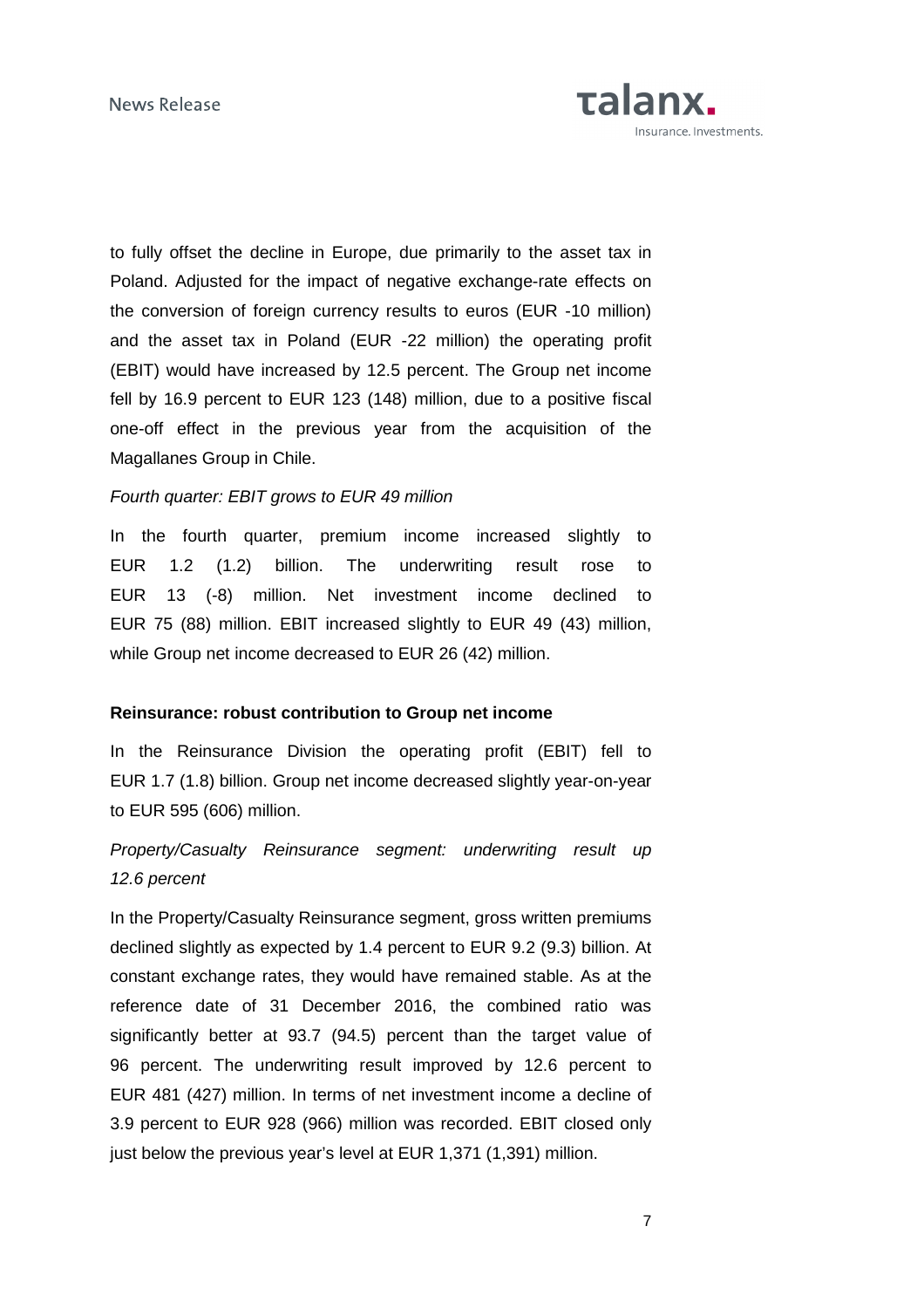

#### Fourth quarter: EBIT up by 8.6 percent

In the fourth quarter, gross written premiums increased slightly to EUR 2.1 (2.0) billion. The underwriting result rose to EUR 206 (179) billion. Net investment income showed a slight decline to EUR 265 (277) million. EBIT rose to EUR 452 (416) million.

#### Life/Health Reinsurance segment: premium income down

The Life/Health Reinsurance segment posted a fall in premiums in financial year 2016 of 7.5 percent to EUR 7.1 (7.7) billion; adjusted for currency effects the fall amounted to 4.3 percent. The underwriting result also declined in financial year 2016 to EUR -372 (-351) million. Net investment income declined to EUR 637 (709) million. The absence of a positive one-off effect from the previous year in the amount of EUR 39 million was also felt here. In terms of EBIT, at EUR 330 (411) million the segment fell short of the previous year's value.

### Fourth quarter: premium income down to EUR 1.8 billion

In the fourth quarter, premium income decreased to EUR 1.8 (2.1) billion. The underwriting result fell to EUR -135 (-17) million. Net investment income stood at EUR 144 (166) million. EBIT declined to EUR 49 (172) million.

#### **Outlook for 2017**

The Talanx Group expects gross premium growth of more than 1.0 percent for 2017, based on steady exchange rates. The net return on investment should reach at least 3.0 percent and the return on equity over 8.0 percent. Group net income should be around EUR 800 million. The net income target assumes no negative developments in the currency and capital markets and that large losses remain within expectations. It is intended for the financial year 2017 to pay out 35 to 45 percent of Group net income as dividends.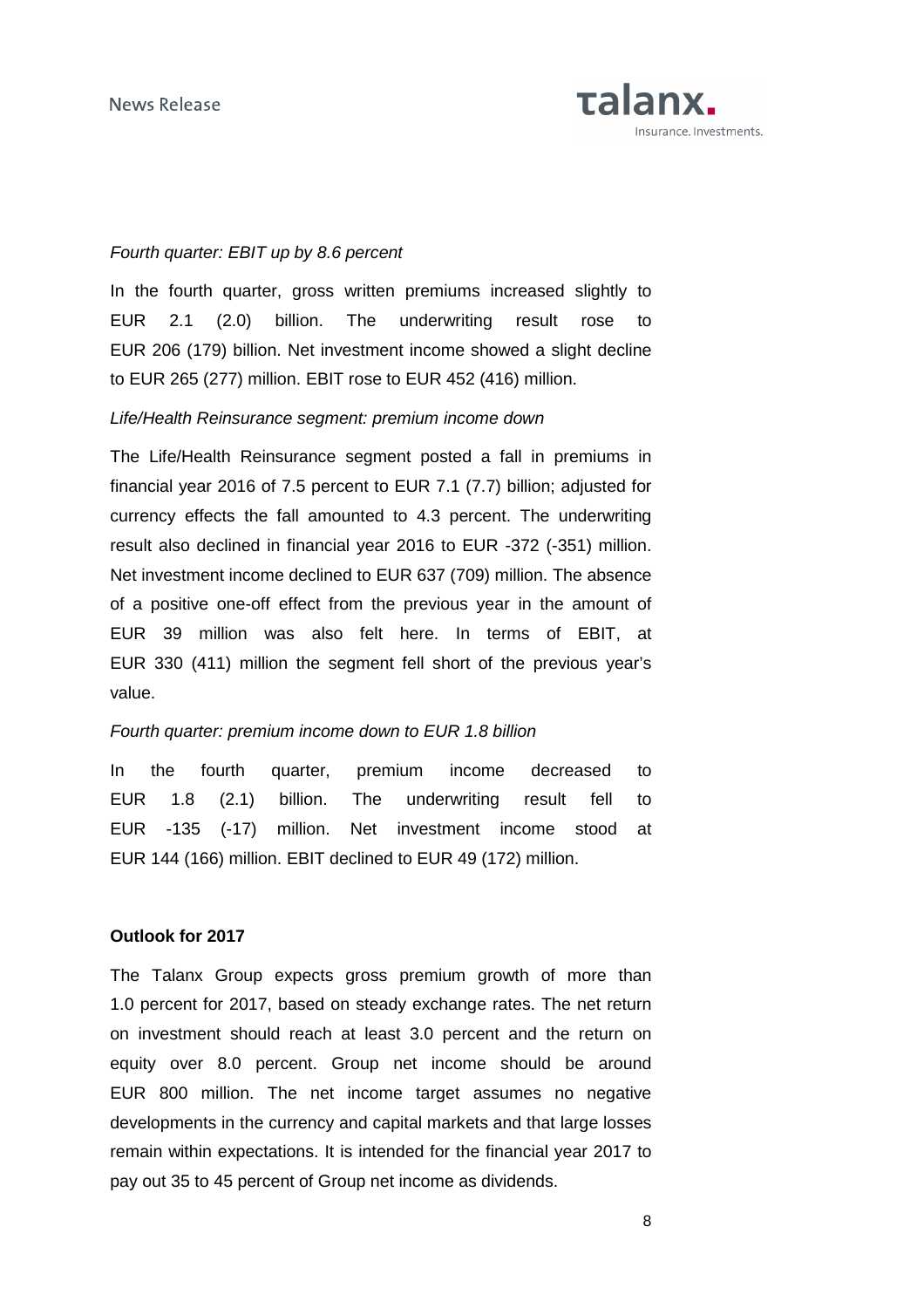

## **Key figures from the Talanx Group income statement for 2016, consolidated (IFRS)**

| EUR million                                                                           | 2016   | 2015   | $+/-$        |
|---------------------------------------------------------------------------------------|--------|--------|--------------|
| Gross written premiums                                                                | 31,106 | 31,799 | $-2,2%$      |
| Net premiums earned                                                                   | 25,742 | 25,937 | $-0,8%$      |
| Combined ratio in property/casualty<br>insurance and Property/Casualty<br>Reinsurance | 95.7%  | 96.0%  | $-0.3%$ pts. |
| Net investment income                                                                 | 4,023  | 3,933  | $+2,3%$      |
| Operating profit (EBIT)                                                               | 2,300  | 2,182  | $+5,4%$      |
| Net profit (after financing costs and tax)                                            | 1,568  | 1,409  | $+11,3%$     |
| Group net income (after non-controlling<br>interests)                                 | 907    | 734    | $+23,6%$     |
| Return on equity <sup>1</sup>                                                         | 10.4%  | 9.0%   | $+1.4%$ pts. |

1) Annualised net income for the reporting period excluding non-controlling interests relative to average shareholders' equity excluding non-controlling interests

### **Key figures from the Talanx Group income statement for Q4 2016, consolidated (IFRS)**

| <b>EUR</b> million                                                                    | Q4 2016 | Q4 2015 | $+/-$           |
|---------------------------------------------------------------------------------------|---------|---------|-----------------|
| Gross written premiums                                                                | 7,357   | 7,444   | $-1,2%$         |
| Net premiums earned                                                                   | 6,609   | 6,691   | $-1,2%$         |
| Combined ratio in property/casualty<br>insurance and Property/Casualty<br>Reinsurance | 93.1%   | 93.3%   | $-0.2%$ pts.    |
| Net investment income                                                                 | 1,043   | 944     | $+10,5%$        |
| Operating profit (EBIT)                                                               | 649     | 675     | $-3,9%$         |
| Group net income (after non-controlling<br>interests)                                 | 271     | 246     | $+10,2%$        |
| Return on equity <sup>1</sup>                                                         | 12.0%   | 12.0%   | $+/-0.0\%$ pts. |

1) Annualised net income for the quarter excluding non-controlling interests relative to average shareholders' equity excluding non-controlling interests at the beginning and the end of the quarter

Complete Annual Report 2016:

http://www.talanx.com/~/media/Files/T/Talanx/reports-andpresentations/2017/2016\_tx\_konzern\_en.pdf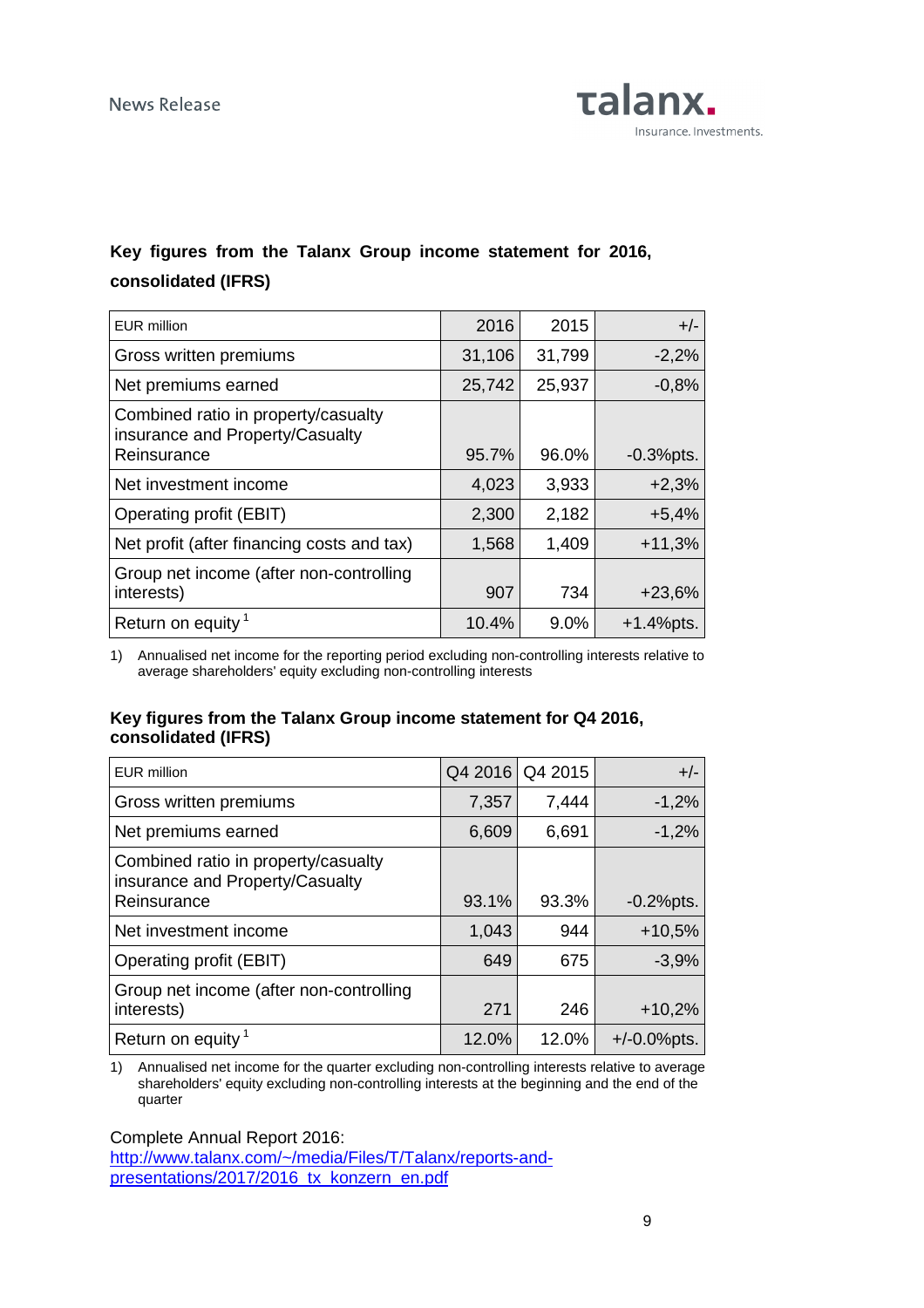

Financial calendar for 2017: http://www.talanx.com/investorrelations/finanzkalender/termine.aspx?sc\_lang=de-DE

#### **About Talanx**

With premium income of EUR 31.1 billion (2016) and about 21,600 employees, Talanx is one of the major European insurance groups. The Hannover-based Group is active in some 150 countries. Talanx operates as a multi-brand provider with a focus on B2B insurance. Under the HDI brand, which can look back on more than 100 years of tradition, Talanx operates both in Germany and abroad in industrial insurance as well as retail business. Further Group brands include Hannover Re, one of the world's leading reinsurers, Targo insurers, PB insurers and Neue Leben, the latter all specialised in bancassurance, as well as the Polish insurer Warta. Talanx Asset Management is one of the top asset management companies in Germany and manages the assets of the Talanx Group. With its subsidiary Ampega Investment, Talanx Asset Management is also an experienced provider of solutions for outsourcing in the B2B market. The rating agency Standard & Poor's has given the Talanx Primary Group a financial strength rating of A+/stable (strong) and the Hannover Re Group one of AA–/ stable (very strong). Talanx AG is listed on the Frankfurt Stock Exchange in the MDAX as well as on the stock exchanges in Hannover and Warsaw (ISIN: DE000TLX1005, German Securities Code: TLX100, Polish Securities Code: TNX).

You can find additional information by going to www.talanx.com.

Follow us on Twitter: twitter.com/talanx\_en.

Current photographs and company logos are available at http://mediathek.talanx.de.

### For **media enquiries** please contact:

| Andreas Krosta     | Tel.: +49 511-3747-2020               |
|--------------------|---------------------------------------|
|                    | E-mail: andreas.krosta@talanx.com     |
| Dr Kerstin Bartels | Tel.: +49 511-3747-2211               |
|                    | E-mail: kerstin.bartels@talanx.com    |
| Christoph Boßmeyer | Tel.: +49 511-3747-2094               |
|                    | E-mail christoph.bossmeyer@talanx.com |